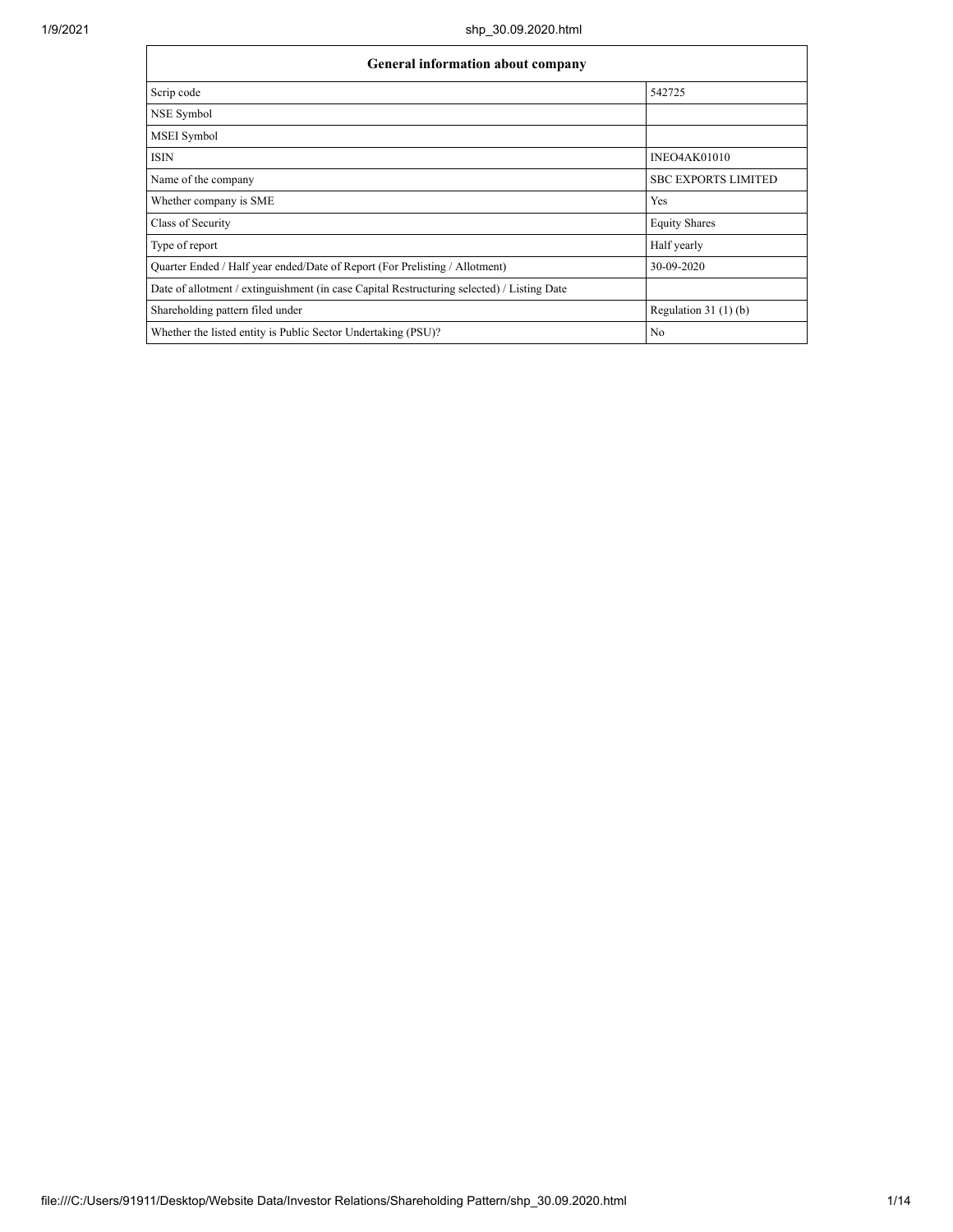|                                                                            | <b>Declaration</b>                                                                        |                |                                |                       |                             |  |  |  |  |
|----------------------------------------------------------------------------|-------------------------------------------------------------------------------------------|----------------|--------------------------------|-----------------------|-----------------------------|--|--|--|--|
| Sr.<br>No.                                                                 | Particular                                                                                | Yes/No         | Promoter and<br>Promoter Group | Public<br>shareholder | Non Promoter-<br>Non Public |  |  |  |  |
| $\overline{1}$                                                             | Whether the Listed Entity has issued any partly paid up shares?                           | No.            | N <sub>0</sub>                 | N <sub>0</sub>        | N <sub>0</sub>              |  |  |  |  |
| $\overline{2}$                                                             | Whether the Listed Entity has issued any Convertible Securities                           | N <sub>o</sub> | No                             | N <sub>0</sub>        | N <sub>0</sub>              |  |  |  |  |
| $\overline{3}$                                                             | Whether the Listed Entity has issued any Warrants?                                        | No             | No                             | N <sub>0</sub>        | N <sub>0</sub>              |  |  |  |  |
| $\overline{4}$                                                             | Whether the Listed Entity has any shares against which<br>depository receipts are issued? |                | No                             | No                    | N <sub>o</sub>              |  |  |  |  |
| $\overline{5}$                                                             | Whether the Listed Entity has any shares in locked-in?                                    | Yes            | Yes                            | N <sub>o</sub>        | N <sub>0</sub>              |  |  |  |  |
| 6                                                                          | Whether any shares held by promoters are pledge or otherwise<br>encumbered?               | Yes            | Yes                            |                       |                             |  |  |  |  |
| Whether company has equity shares with differential voting<br>7<br>rights? |                                                                                           | N <sub>0</sub> | No                             | N <sub>0</sub>        | N <sub>0</sub>              |  |  |  |  |
| 8                                                                          | Whether the listed entity has any significant beneficial owner?                           | Yes            |                                |                       |                             |  |  |  |  |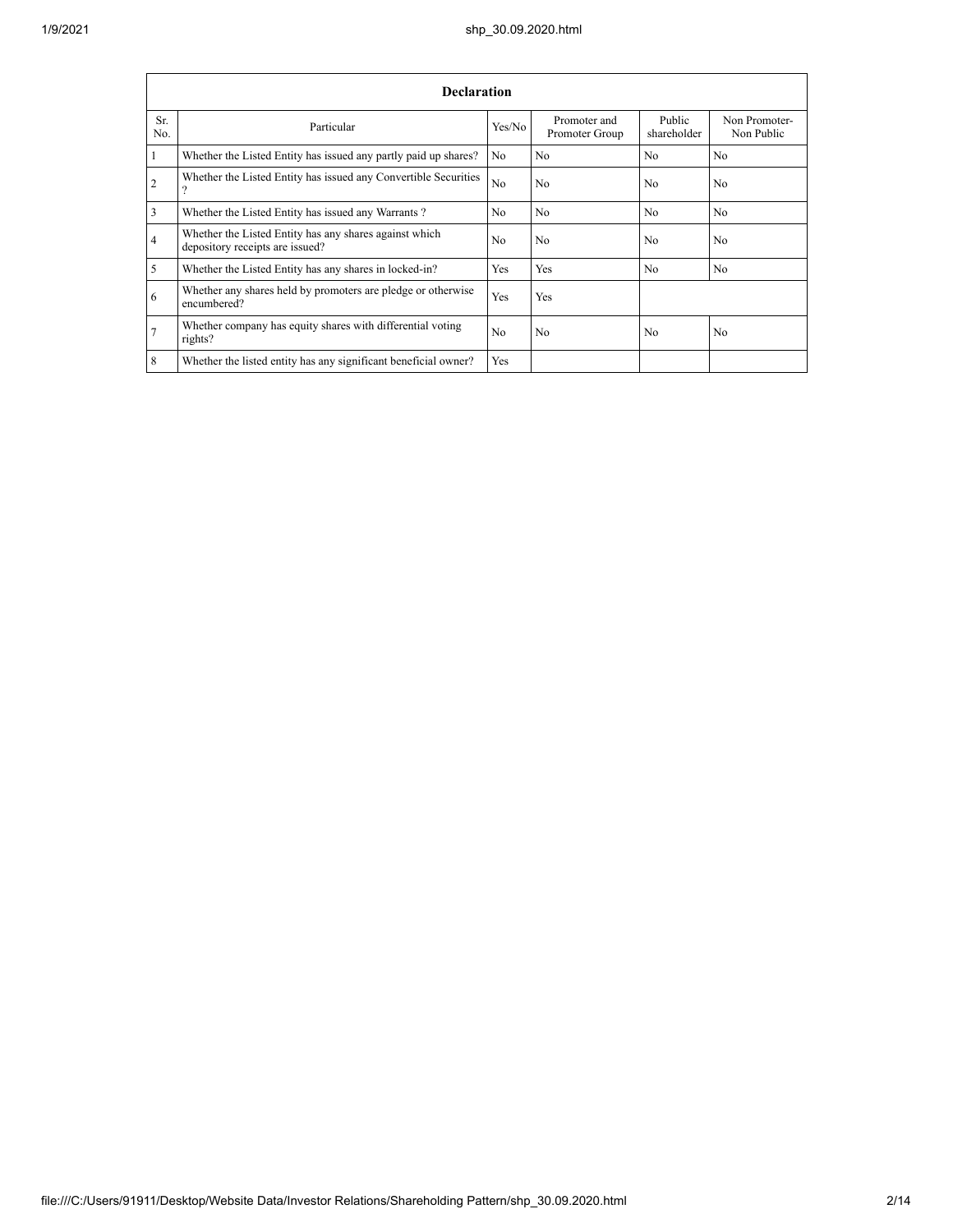|                       | <b>Table I - Summary Statement holding of specified securities</b> |                                |                       |                             |                              |                                      |                                                                              |                                                                  |       |                     |            |
|-----------------------|--------------------------------------------------------------------|--------------------------------|-----------------------|-----------------------------|------------------------------|--------------------------------------|------------------------------------------------------------------------------|------------------------------------------------------------------|-------|---------------------|------------|
| Category<br>of<br>(1) | Category                                                           | Nos. Of                        | No. of<br>fully paid  | No. Of<br>Partly<br>paid-up | No. Of<br>shares             | Total nos.<br>shares                 | Shareholding as a<br>% of total no. of<br>shares (calculated<br>as per SCRR, | Number of Voting Rights held in each<br>class of securities (IX) |       |                     |            |
|                       | shareholder                                                        | shareholders                   | up equity             | equity                      | underlying<br>Depository     | held (VII)                           |                                                                              | No of Voting (XIV) Rights                                        |       |                     | Total as a |
|                       | (II)                                                               | (III)<br>shares<br>held $(IV)$ | shares<br>held<br>(V) | Receipts<br>(VI)            | $= (IV) +$<br>$(V)$ + $(VI)$ | 1957) (VIII) As a<br>% of $(A+B+C2)$ | Class eg:<br>X                                                               | Class<br>eg:y                                                    | Total | $%$ of<br>$(A+B+C)$ |            |
| (A)                   | Promoter<br>&<br>Promoter<br>Group                                 | $\overline{4}$                 | 7181500               |                             |                              | 7181500                              | 67.87                                                                        | 7181500                                                          |       | 7181500             | 67.87      |
| (B)                   | Public                                                             | 72                             | 3400500               |                             |                              | 3400500                              | 32.13                                                                        | 3400500                                                          |       | 3400500             | 32.13      |
| (C)                   | Non<br>Promoter-<br>Non Public                                     |                                |                       |                             |                              |                                      |                                                                              |                                                                  |       |                     |            |
| (C1)                  | <b>Shares</b><br>underlying<br><b>DRs</b>                          |                                |                       |                             |                              |                                      |                                                                              |                                                                  |       |                     |            |
| (C2)                  | Shares held<br>by<br>Employee<br>Trusts                            |                                |                       |                             |                              |                                      |                                                                              |                                                                  |       |                     |            |
|                       | Total                                                              | 76                             | 10582000              |                             |                              | 10582000                             | 100                                                                          | 10582000                                                         |       | 10582000            | 100        |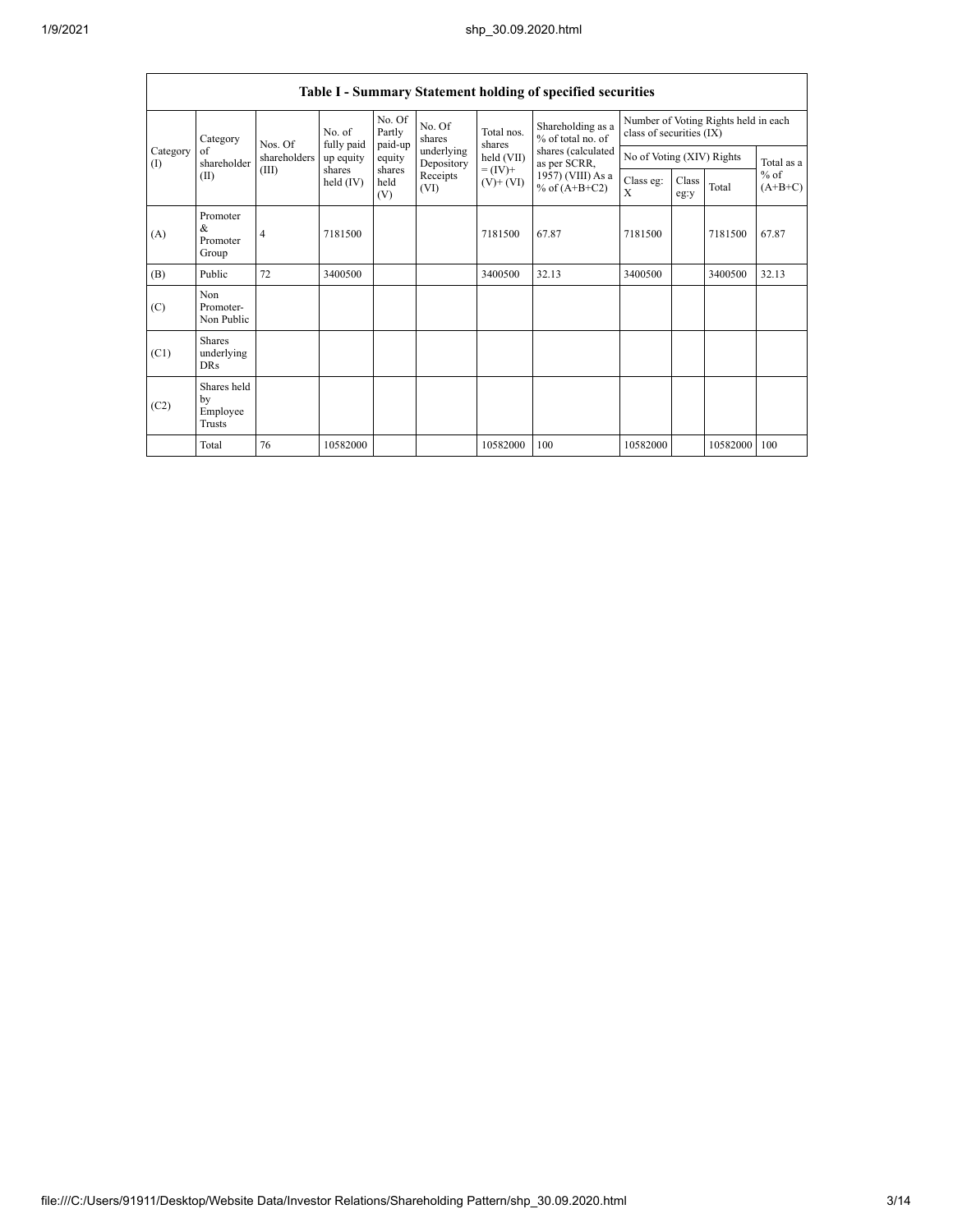|                    |                                           |                                                                                          |                                                                      |                                                                                                                           | Table I - Summary Statement holding of specified securities                                                                                                                          |                                        |                                                  |                                                                     |                                                         |                                           |
|--------------------|-------------------------------------------|------------------------------------------------------------------------------------------|----------------------------------------------------------------------|---------------------------------------------------------------------------------------------------------------------------|--------------------------------------------------------------------------------------------------------------------------------------------------------------------------------------|----------------------------------------|--------------------------------------------------|---------------------------------------------------------------------|---------------------------------------------------------|-------------------------------------------|
| Category<br>$($ I) | Category<br>of<br>shareholder<br>(II)     | No. Of<br><b>Shares</b><br>Underlying<br>Outstanding<br>convertible<br>securities<br>(X) | No. of<br>Shares<br>Underlying<br>Outstanding<br>Warrants<br>$(X_i)$ | No. Of<br><b>Shares</b><br>Underlying<br>Outstanding<br>convertible<br>securities<br>and No. Of<br>Warrants<br>$(X_i)(a)$ | Shareholding,<br>as a % assuming<br>full conversion<br>of convertible<br>securities (as a<br>percentage of<br>diluted share<br>capital) (XI)=<br>$(VII)+(X)$ As a<br>% of $(A+B+C2)$ | Number of<br>Locked in shares<br>(XII) |                                                  | Number of<br>Shares pledged<br>or otherwise<br>encumbered<br>(XIII) |                                                         | Number of<br>equity shares                |
|                    |                                           |                                                                                          |                                                                      |                                                                                                                           |                                                                                                                                                                                      | No. (a)                                | As a<br>$%$ of<br>total<br>Shares<br>held<br>(b) | No. (a)                                                             | As a<br>$%$ of<br>total<br><b>Shares</b><br>held<br>(b) | held in<br>dematerialized<br>form $(XIV)$ |
| (A)                | Promoter<br>&<br>Promoter<br>Group        |                                                                                          |                                                                      |                                                                                                                           | 67.87                                                                                                                                                                                | 2129000 29.65                          |                                                  | 1924000 26.79                                                       |                                                         | 7181500                                   |
| (B)                | Public                                    |                                                                                          |                                                                      |                                                                                                                           | 32.13                                                                                                                                                                                |                                        |                                                  |                                                                     |                                                         | 3400500                                   |
| (C)                | Non<br>Promoter-<br>Non Public            |                                                                                          |                                                                      |                                                                                                                           |                                                                                                                                                                                      |                                        |                                                  |                                                                     |                                                         |                                           |
| (C1)               | <b>Shares</b><br>underlying<br><b>DRs</b> |                                                                                          |                                                                      |                                                                                                                           |                                                                                                                                                                                      |                                        |                                                  |                                                                     |                                                         |                                           |
| (C2)               | Shares held<br>by<br>Employee<br>Trusts   |                                                                                          |                                                                      |                                                                                                                           |                                                                                                                                                                                      |                                        |                                                  |                                                                     |                                                         |                                           |
|                    | Total                                     |                                                                                          |                                                                      |                                                                                                                           | 100                                                                                                                                                                                  | 2129000 20.12                          |                                                  | 1924000                                                             | 18.18                                                   | 10582000                                  |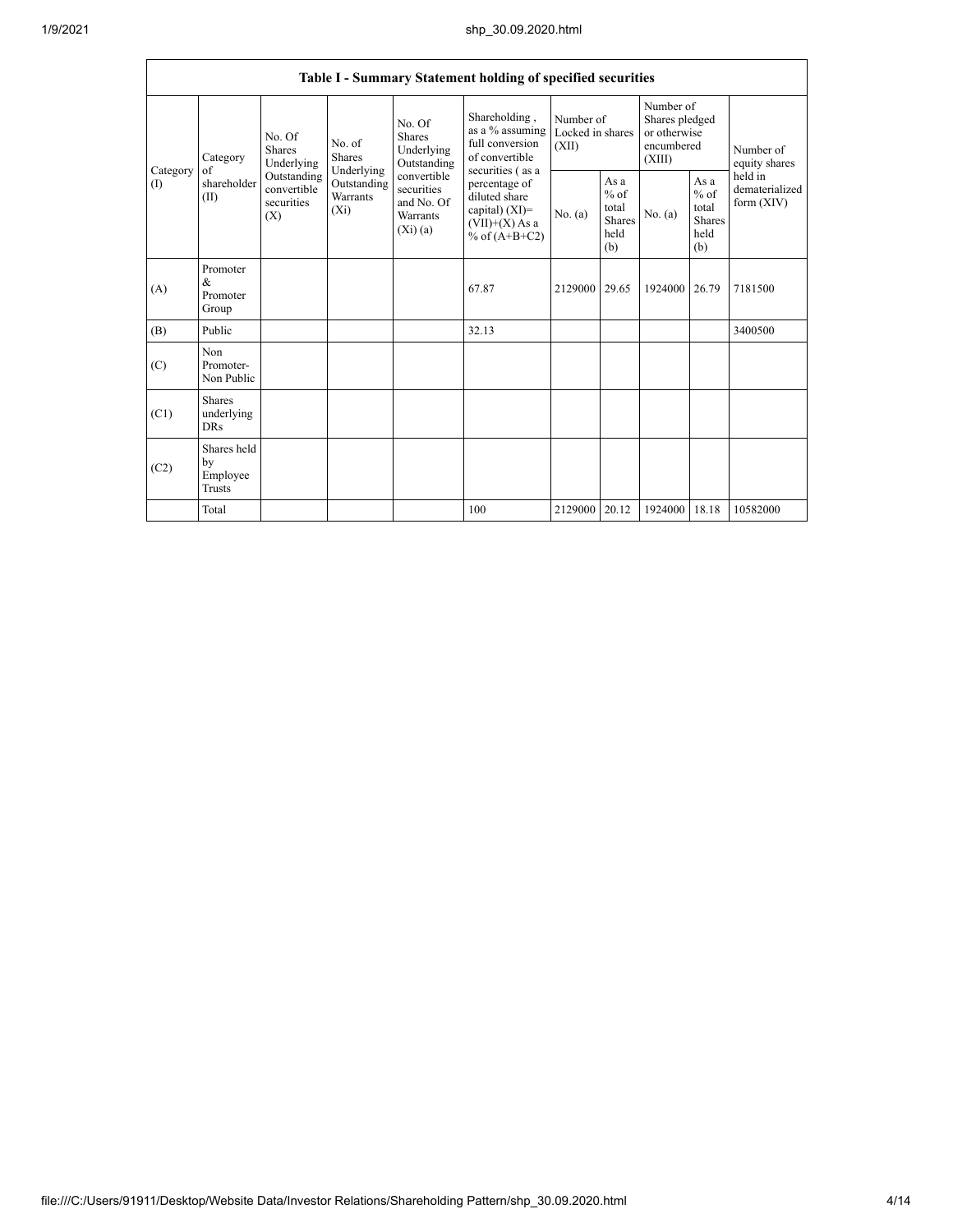|                                                                                                | Table II - Statement showing shareholding pattern of the Promoter and Promoter Group                                |                                  |                                                  |                                 |                                    |                             |                                                      |                           |               |                                      |                           |
|------------------------------------------------------------------------------------------------|---------------------------------------------------------------------------------------------------------------------|----------------------------------|--------------------------------------------------|---------------------------------|------------------------------------|-----------------------------|------------------------------------------------------|---------------------------|---------------|--------------------------------------|---------------------------|
|                                                                                                |                                                                                                                     |                                  | No. of                                           | No.<br>Of                       | No. Of                             | Total nos.                  | Shareholding<br>as a % of                            | class of securities (IX)  |               | Number of Voting Rights held in each |                           |
| Sr.                                                                                            | Category &<br>Name of the<br>Shareholders (I)                                                                       | Nos. Of<br>shareholders<br>(III) | fully paid<br>up equity<br>shares<br>held $(IV)$ | Partly<br>paid-<br>up           | shares<br>underlying<br>Depository | shares<br>held<br>$(VII) =$ | total no. of<br>shares<br>(calculated as             | No of Voting (XIV) Rights |               |                                      | Total<br>as a %<br>of     |
|                                                                                                |                                                                                                                     |                                  |                                                  | equity<br>shares<br>held<br>(V) | Receipts<br>(VI)                   | $(IV)^+$<br>$(V)$ + $(VI)$  | per SCRR,<br>1957) (VIII)<br>As a % of<br>$(A+B+C2)$ | Class eg:<br>X            | Class<br>eg:y | Total                                | Total<br>Voting<br>rights |
| А                                                                                              | Table II - Statement showing shareholding pattern of the Promoter and Promoter Group                                |                                  |                                                  |                                 |                                    |                             |                                                      |                           |               |                                      |                           |
| (1)                                                                                            | Indian                                                                                                              |                                  |                                                  |                                 |                                    |                             |                                                      |                           |               |                                      |                           |
| (a)                                                                                            | Individuals/Hindu<br>undivided Family                                                                               | $\mathbf{1}$                     | 3130000                                          |                                 |                                    | 3130000                     | 29.58                                                | 3130000                   |               | 3130000                              | 29.58                     |
| (d)                                                                                            | Any Other<br>(specify)                                                                                              | $\overline{\mathbf{3}}$          | 4051500                                          |                                 |                                    | 4051500                     | 38.29                                                | 4051500                   |               | 4051500                              | 38.29                     |
| Sub-Total<br>(A)(1)                                                                            |                                                                                                                     | $\overline{4}$                   | 7181500                                          |                                 |                                    | 7181500                     | 67.87                                                | 7181500                   |               | 7181500                              | 67.87                     |
| (2)                                                                                            | Foreign                                                                                                             |                                  |                                                  |                                 |                                    |                             |                                                      |                           |               |                                      |                           |
| Total<br>Shareholding<br>of Promoter<br>and<br>Promoter<br>Group $(A)=$<br>$(A)(1)+(A)$<br>(2) |                                                                                                                     | $\overline{4}$                   | 7181500                                          |                                 |                                    | 7181500                     | 67.87                                                | 7181500                   |               | 7181500                              | 67.87                     |
| B                                                                                              | Table III - Statement showing shareholding pattern of the Public shareholder                                        |                                  |                                                  |                                 |                                    |                             |                                                      |                           |               |                                      |                           |
| (1)                                                                                            | Institutions                                                                                                        |                                  |                                                  |                                 |                                    |                             |                                                      |                           |               |                                      |                           |
| (3)                                                                                            | Non-institutions                                                                                                    |                                  |                                                  |                                 |                                    |                             |                                                      |                           |               |                                      |                           |
| (a(i))                                                                                         | Individuals -<br>i.Individual<br>shareholders<br>holding nominal<br>share capital up<br>to Rs. 2 lakhs.             | 35                               | 223372                                           |                                 |                                    | 223372                      | 2.11                                                 | 223372                    |               | 223372                               | 2.11                      |
| (a(ii))                                                                                        | Individuals - ii.<br>Individual<br>shareholders<br>holding nominal<br>share capital in<br>excess of Rs. 2<br>lakhs. | 23                               | 1775000                                          |                                 |                                    | 1775000                     | 16.77                                                | 1775000                   |               | 1775000                              | 16.77                     |
| (e)                                                                                            | Any Other<br>(specify)                                                                                              | 14                               | 1402128                                          |                                 |                                    | 1402128                     | 13.25                                                | 1402128                   |               | 1402128                              | 13.25                     |
| Sub-Total<br>(B)(3)                                                                            |                                                                                                                     | 72                               | 3400500                                          |                                 |                                    | 3400500                     | 32.13                                                | 3400500                   |               | 3400500                              | 32.13                     |
| <b>Total Public</b><br>Shareholding<br>$(B)=(B)(1)+$<br>$(B)(2)+(B)$<br>(3)                    |                                                                                                                     | 72                               | 3400500                                          |                                 |                                    | 3400500                     | 32.13                                                | 3400500                   |               | 3400500                              | 32.13                     |
| $\mathbf C$                                                                                    | Table IV - Statement showing shareholding pattern of the Non Promoter- Non Public shareholder                       |                                  |                                                  |                                 |                                    |                             |                                                      |                           |               |                                      |                           |
| Total (<br>$A+B+C2$ )                                                                          |                                                                                                                     | 76                               | 10582000                                         |                                 |                                    | 10582000                    | 100                                                  | 10582000                  |               | 10582000                             | 100                       |
| Total<br>$(A+B+C)$                                                                             |                                                                                                                     | 76                               | 10582000                                         |                                 |                                    | 10582000                    | 100                                                  | 10582000                  |               | 10582000                             | 100                       |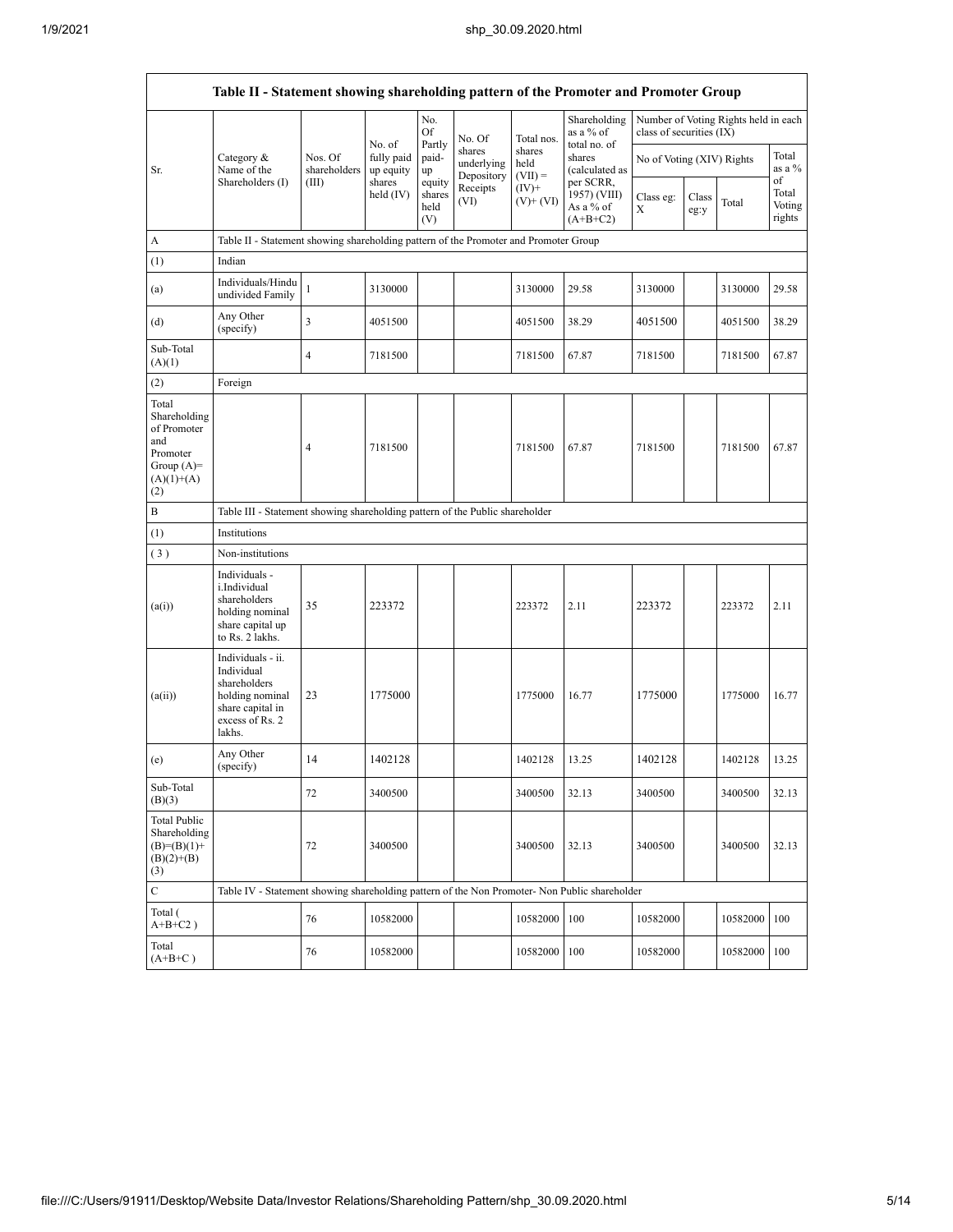$\mathsf{r}$ 

 $\overline{\phantom{0}}$ 

| Table II - Statement showing shareholding pattern of the Promoter and Promoter Group        |                                                                                |                                    |                                                           |                                                                                                                                                  |                                        |        |                                                                     |                                                  |                                           |
|---------------------------------------------------------------------------------------------|--------------------------------------------------------------------------------|------------------------------------|-----------------------------------------------------------|--------------------------------------------------------------------------------------------------------------------------------------------------|----------------------------------------|--------|---------------------------------------------------------------------|--------------------------------------------------|-------------------------------------------|
|                                                                                             | No. Of<br>No. of<br><b>Shares</b><br><b>Shares</b><br>Underlying<br>Underlying |                                    | No. Of Shares<br>Underlying<br>Outstanding<br>convertible | Shareholding, as a %<br>assuming full<br>conversion of<br>convertible securities                                                                 | Number of<br>Locked in shares<br>(XII) |        | Number of<br>Shares pledged<br>or otherwise<br>encumbered<br>(XIII) |                                                  | Number of<br>equity shares                |
| Sr.                                                                                         | Outstanding<br>convertible<br>securities<br>(X)                                | Outstanding<br>Warrants<br>$(X_i)$ | securities and<br>No. Of<br>Warrants (Xi)<br>(a)          | As a<br>(as a percentage of<br>$%$ of<br>diluted share capital)<br>total<br>$(XI) = (VII)+(X) As a$<br>No. (a)<br>% of $(A+B+C2)$<br>held<br>(b) |                                        | Shares | No. (a)                                                             | As a<br>$%$ of<br>total<br>Shares<br>held<br>(b) | held in<br>dematerialized<br>form $(XIV)$ |
| A                                                                                           |                                                                                |                                    |                                                           | Table II - Statement showing shareholding pattern of the Promoter and Promoter Group                                                             |                                        |        |                                                                     |                                                  |                                           |
| (1)                                                                                         | Indian                                                                         |                                    |                                                           |                                                                                                                                                  |                                        |        |                                                                     |                                                  |                                           |
| (a)                                                                                         |                                                                                |                                    |                                                           | 29.58                                                                                                                                            | 1046000                                | 33.42  | $\mathbf{0}$                                                        | $\mathbf{0}$                                     | 3130000                                   |
| (d)                                                                                         |                                                                                |                                    |                                                           | 38.29                                                                                                                                            | 1083000                                | 26.73  | 1924000                                                             | 47.49                                            | 4051500                                   |
| Sub-Total (A)<br>(1)                                                                        |                                                                                |                                    |                                                           | 67.87                                                                                                                                            | 2129000 29.65                          |        | 1924000 26.79                                                       |                                                  | 7181500                                   |
| (2)                                                                                         | Foreign                                                                        |                                    |                                                           |                                                                                                                                                  |                                        |        |                                                                     |                                                  |                                           |
| Total<br>Shareholding<br>of Promoter<br>and Promoter<br>Group $(A)=$<br>$(A)(1)+(A)$<br>(2) |                                                                                |                                    |                                                           | 67.87                                                                                                                                            | 2129000 29.65                          |        | 1924000 26.79                                                       |                                                  | 7181500                                   |
| B                                                                                           |                                                                                |                                    |                                                           | Table III - Statement showing shareholding pattern of the Public shareholder                                                                     |                                        |        |                                                                     |                                                  |                                           |
| (1)                                                                                         | Institutions                                                                   |                                    |                                                           |                                                                                                                                                  |                                        |        |                                                                     |                                                  |                                           |
| (3)                                                                                         | Non-institutions                                                               |                                    |                                                           |                                                                                                                                                  |                                        |        |                                                                     |                                                  |                                           |
| (a(i))                                                                                      |                                                                                |                                    |                                                           | 2.11                                                                                                                                             |                                        |        |                                                                     |                                                  | 223372                                    |
| (a(ii))                                                                                     |                                                                                |                                    |                                                           | 16.77                                                                                                                                            |                                        |        |                                                                     |                                                  | 1775000                                   |
| (e)                                                                                         |                                                                                |                                    |                                                           | 13.25                                                                                                                                            |                                        |        |                                                                     |                                                  | 1402128                                   |
| Sub-Total (B)<br>(3)                                                                        |                                                                                |                                    |                                                           | 32.13                                                                                                                                            |                                        |        |                                                                     |                                                  | 3400500                                   |
| <b>Total Public</b><br>Shareholding<br>$(B)=(B)(1)+$<br>$(B)(2)+(B)(3)$                     |                                                                                |                                    |                                                           | 32.13                                                                                                                                            |                                        |        |                                                                     |                                                  | 3400500                                   |
| C                                                                                           |                                                                                |                                    |                                                           | Table IV - Statement showing shareholding pattern of the Non Promoter- Non Public shareholder                                                    |                                        |        |                                                                     |                                                  |                                           |
| Total (<br>$A+B+C2$ )                                                                       |                                                                                |                                    |                                                           | 100                                                                                                                                              | 2129000 20.12                          |        |                                                                     |                                                  | 10582000                                  |
| Total<br>$(A+B+C)$                                                                          |                                                                                |                                    |                                                           | 100                                                                                                                                              | 2129000 20.12                          |        | 1924000                                                             | 18.18                                            | 10582000                                  |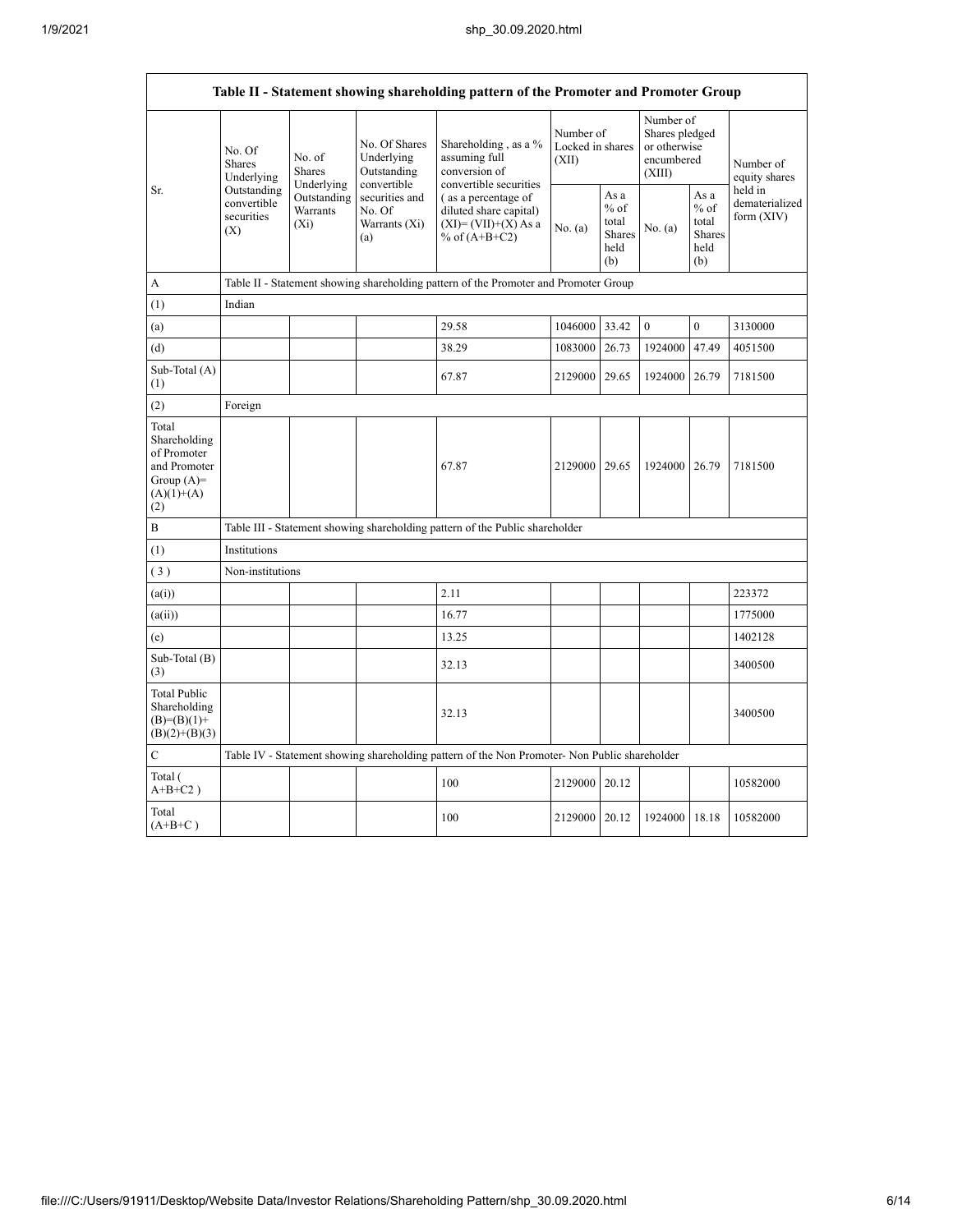| Individuals/Hindu undivided Family                                                                                                                                                         |                                                               |                       |  |  |  |  |  |
|--------------------------------------------------------------------------------------------------------------------------------------------------------------------------------------------|---------------------------------------------------------------|-----------------------|--|--|--|--|--|
| Searial No.                                                                                                                                                                                | $\mathbf{1}$                                                  |                       |  |  |  |  |  |
| Name of the<br>Shareholders (I)                                                                                                                                                            | DEEPIKA GUPTA                                                 | Click here to go back |  |  |  |  |  |
| PAN (II)                                                                                                                                                                                   | ASFPG0156J                                                    | Total                 |  |  |  |  |  |
| No. of fully paid<br>up equity shares<br>held $(IV)$                                                                                                                                       | 3130000                                                       | 3130000               |  |  |  |  |  |
| No. Of Partly paid-<br>up equity shares<br>held $(V)$                                                                                                                                      |                                                               |                       |  |  |  |  |  |
| No. Of shares<br>underlying<br>Depository<br>Receipts (VI)                                                                                                                                 |                                                               |                       |  |  |  |  |  |
| Total nos. shares<br>held $(VII) = (IV) +$<br>$(V)$ + $(VI)$                                                                                                                               | 3130000                                                       | 3130000               |  |  |  |  |  |
| Shareholding as a<br>% of total no. of<br>shares (calculated<br>as per SCRR,<br>1957) (VIII) As a<br>% of $(A+B+C2)$                                                                       | 29.58                                                         | 29.58                 |  |  |  |  |  |
|                                                                                                                                                                                            | Number of Voting Rights held in each class of securities (IX) |                       |  |  |  |  |  |
| Class eg: $X$                                                                                                                                                                              | 3130000                                                       | 3130000               |  |  |  |  |  |
| Class eg:y                                                                                                                                                                                 |                                                               |                       |  |  |  |  |  |
| Total<br>Total as a % of                                                                                                                                                                   | 3130000                                                       | 3130000               |  |  |  |  |  |
| Total Voting rights                                                                                                                                                                        | 29.58                                                         | 29.58                 |  |  |  |  |  |
| No. Of Shares<br>Underlying<br>Outstanding<br>convertible<br>securities $(X)$                                                                                                              |                                                               |                       |  |  |  |  |  |
| No. of Shares<br>Underlying<br>Outstanding<br>Warrants (Xi)                                                                                                                                |                                                               |                       |  |  |  |  |  |
| No. Of Shares<br>Underlying<br>Outstanding<br>convertible<br>securities and No.<br>Of Warrants (Xi)<br>(a)                                                                                 |                                                               |                       |  |  |  |  |  |
| Shareholding, as a<br>% assuming full<br>conversion of<br>convertible<br>securities (as a<br>percentage of<br>diluted share<br>capital) $(XI)=$<br>$(VII)+(Xi)(a) As a$<br>% of $(A+B+C2)$ | 29.58                                                         | 29.58                 |  |  |  |  |  |
| Number of Locked in shares (XII)                                                                                                                                                           |                                                               |                       |  |  |  |  |  |
| No. (a)                                                                                                                                                                                    | 1046000                                                       | 1046000               |  |  |  |  |  |
| As a % of total<br>Shares held (b)                                                                                                                                                         | 33.42                                                         | 33.42                 |  |  |  |  |  |
|                                                                                                                                                                                            | Number of Shares pledged or otherwise encumbered (XIII)       |                       |  |  |  |  |  |
| No. (a)                                                                                                                                                                                    | $\mathbf{0}$                                                  | $\boldsymbol{0}$      |  |  |  |  |  |
| As a % of total<br>Shares held (b)                                                                                                                                                         | $\boldsymbol{0}$                                              | $\boldsymbol{0}$      |  |  |  |  |  |
| Number of equity<br>shares held in<br>dematerialized<br>form $(XIV)$                                                                                                                       | 3130000                                                       | 3130000               |  |  |  |  |  |
| Reason for not providing PAN                                                                                                                                                               |                                                               |                       |  |  |  |  |  |
|                                                                                                                                                                                            |                                                               |                       |  |  |  |  |  |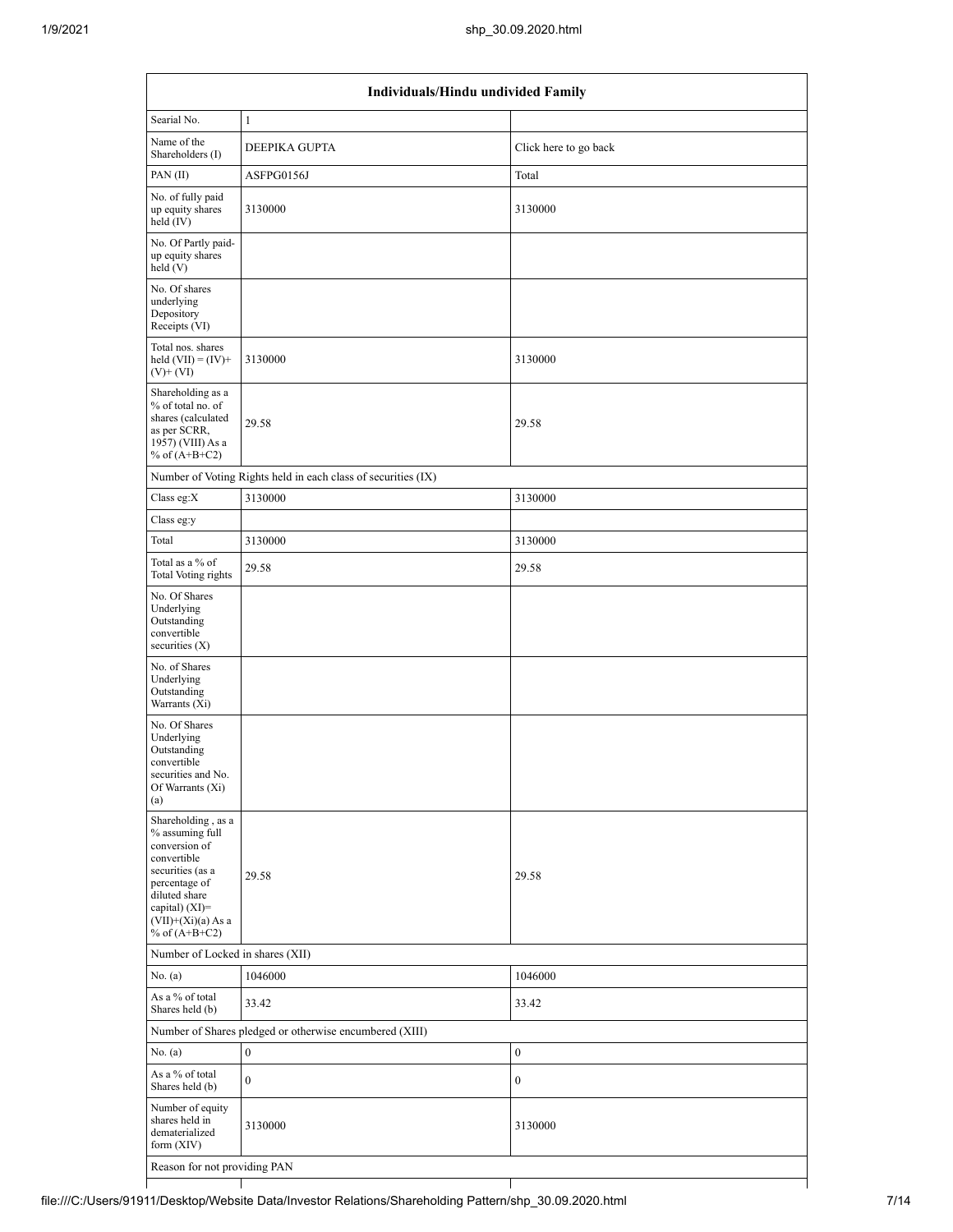| Reason for not<br>providing PAN |  |
|---------------------------------|--|
| Shareholder type                |  |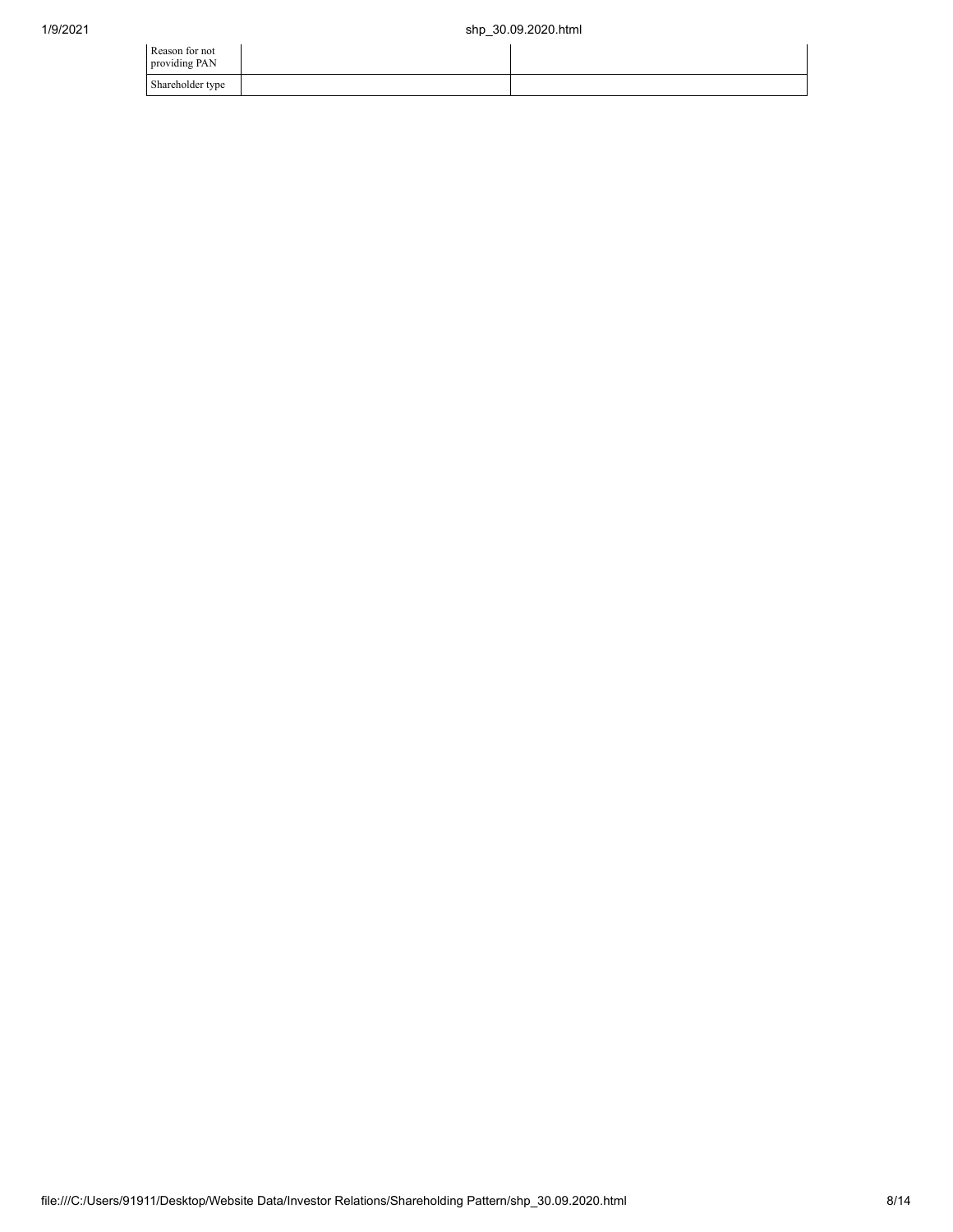| Any Other (specify)                                                                                                                                                                  |                                                               |                                     |                                  |                          |  |  |  |  |  |
|--------------------------------------------------------------------------------------------------------------------------------------------------------------------------------------|---------------------------------------------------------------|-------------------------------------|----------------------------------|--------------------------|--|--|--|--|--|
| Searial No.                                                                                                                                                                          | $\mathbf{1}$                                                  | $\mathbf{2}$                        | 3                                |                          |  |  |  |  |  |
| Category                                                                                                                                                                             | <b>Bodies Corporate</b>                                       | Director or Director's<br>Relatives | Director or Director's Relatives | Click here to go<br>back |  |  |  |  |  |
| Name of the<br>Shareholders (I)                                                                                                                                                      | <b>SBC FINMART</b><br><b>LIMITED</b>                          | <b>GOVINDJI GUPTA</b>               | SUDHESHWAR KUMAR<br><b>GUPTA</b> |                          |  |  |  |  |  |
| PAN (II)                                                                                                                                                                             | AAUCS0396L                                                    | AJCPG6474H                          | AMWPG8329C                       | Total                    |  |  |  |  |  |
| No. of the<br>Shareholders (I)                                                                                                                                                       | $\mathbf{1}$                                                  | $\mathbf{1}$                        | $\mathbf{1}$                     | $\mathfrak{Z}$           |  |  |  |  |  |
| No. of fully paid<br>up equity shares<br>held (IV)                                                                                                                                   | 1084000                                                       | 2965000                             | 2500                             | 4051500                  |  |  |  |  |  |
| No. Of Partly paid-<br>up equity shares<br>held (V)                                                                                                                                  |                                                               |                                     |                                  |                          |  |  |  |  |  |
| No. Of shares<br>underlying<br>Depository<br>Receipts (VI)                                                                                                                           |                                                               |                                     |                                  |                          |  |  |  |  |  |
| Total nos. shares<br>held $(VII) = (IV) +$<br>$(V)$ + $(VI)$                                                                                                                         | 1084000                                                       | 2965000                             | 2500                             | 4051500                  |  |  |  |  |  |
| Shareholding as a<br>% of total no. of<br>shares (calculated<br>as per SCRR,<br>1957) (VIII) As a<br>% of $(A+B+C2)$                                                                 | 10.24                                                         | 28.02                               | 0.02                             | 38.29                    |  |  |  |  |  |
|                                                                                                                                                                                      | Number of Voting Rights held in each class of securities (IX) |                                     |                                  |                          |  |  |  |  |  |
| Class eg: X                                                                                                                                                                          | 1084000                                                       | 2965000                             | 2500                             | 4051500                  |  |  |  |  |  |
| Class eg:y                                                                                                                                                                           |                                                               |                                     |                                  |                          |  |  |  |  |  |
| Total                                                                                                                                                                                | 1084000                                                       | 2965000                             | 2500                             | 4051500                  |  |  |  |  |  |
| Total as a % of<br>Total Voting rights                                                                                                                                               | 10.24                                                         | 28.02                               | 0.02                             | 38.29                    |  |  |  |  |  |
| No. Of Shares<br>Underlying<br>Outstanding<br>convertible<br>securities $(X)$                                                                                                        |                                                               |                                     |                                  |                          |  |  |  |  |  |
| No. of Shares<br>Underlying<br>Outstanding<br>Warrants (Xi)                                                                                                                          |                                                               |                                     |                                  |                          |  |  |  |  |  |
| No. Of Shares<br>Underlying<br>Outstanding<br>convertible<br>securities and No.<br>Of Warrants (Xi)<br>(a)                                                                           |                                                               |                                     |                                  |                          |  |  |  |  |  |
| Shareholding, as a<br>% assuming full<br>conversion of<br>convertible<br>securities (as a<br>percentage of<br>diluted share<br>capital) (XI)=<br>$(VII)+(X)$ As a %<br>of $(A+B+C2)$ | 10.24                                                         | 28.02                               | 0.02                             | 38.29                    |  |  |  |  |  |
| Number of Locked in shares (XII)                                                                                                                                                     |                                                               |                                     |                                  |                          |  |  |  |  |  |
| No. (a)                                                                                                                                                                              | $\boldsymbol{0}$                                              | 1083000                             | $\boldsymbol{0}$                 | 1083000                  |  |  |  |  |  |
| As a % of total<br>Shares held (b)                                                                                                                                                   | $\overline{0}$                                                | 36.53                               | $\boldsymbol{0}$                 | 26.73                    |  |  |  |  |  |
|                                                                                                                                                                                      | Number of Shares pledged or otherwise encumbered (XIII)       |                                     |                                  |                          |  |  |  |  |  |
| No. (a)                                                                                                                                                                              | 78000                                                         | 1846000                             | $\boldsymbol{0}$                 | 1924000                  |  |  |  |  |  |
| As a % of total<br>Shares held (b)                                                                                                                                                   | 7.2                                                           | 62.26                               | $\boldsymbol{0}$                 | 47.49                    |  |  |  |  |  |
|                                                                                                                                                                                      |                                                               |                                     |                                  |                          |  |  |  |  |  |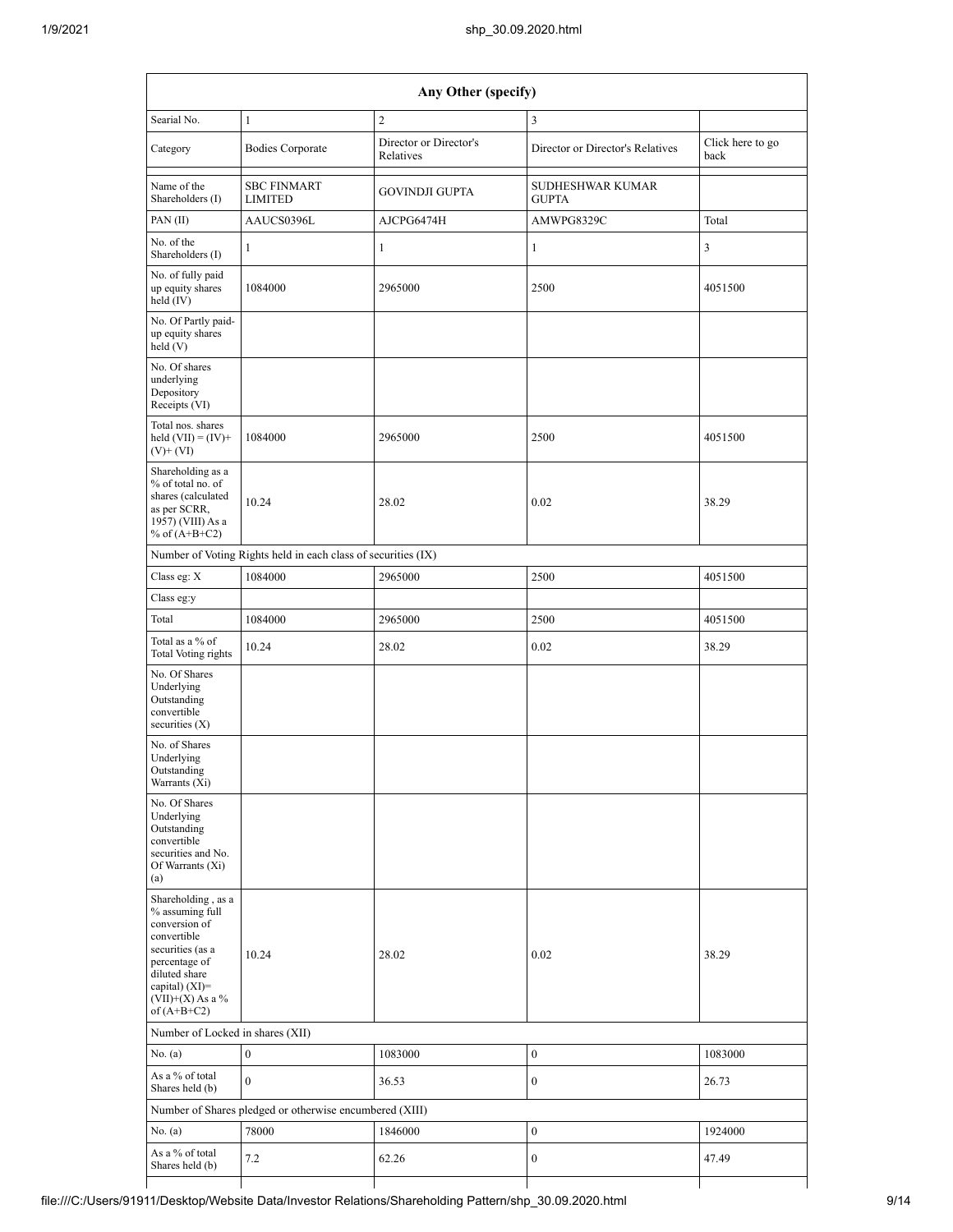## 1/9/2021 shp\_30.09.2020.html

| Number of equity<br>shares held in<br>dematerialized<br>form $(XIV)$ | 1084000                      | 2965000 | 2500 | 4051500 |  |  |  |  |  |  |
|----------------------------------------------------------------------|------------------------------|---------|------|---------|--|--|--|--|--|--|
|                                                                      | Reason for not providing PAN |         |      |         |  |  |  |  |  |  |
| Reason for not<br>providing PAN                                      |                              |         |      |         |  |  |  |  |  |  |
| Shareholder type                                                     |                              |         |      |         |  |  |  |  |  |  |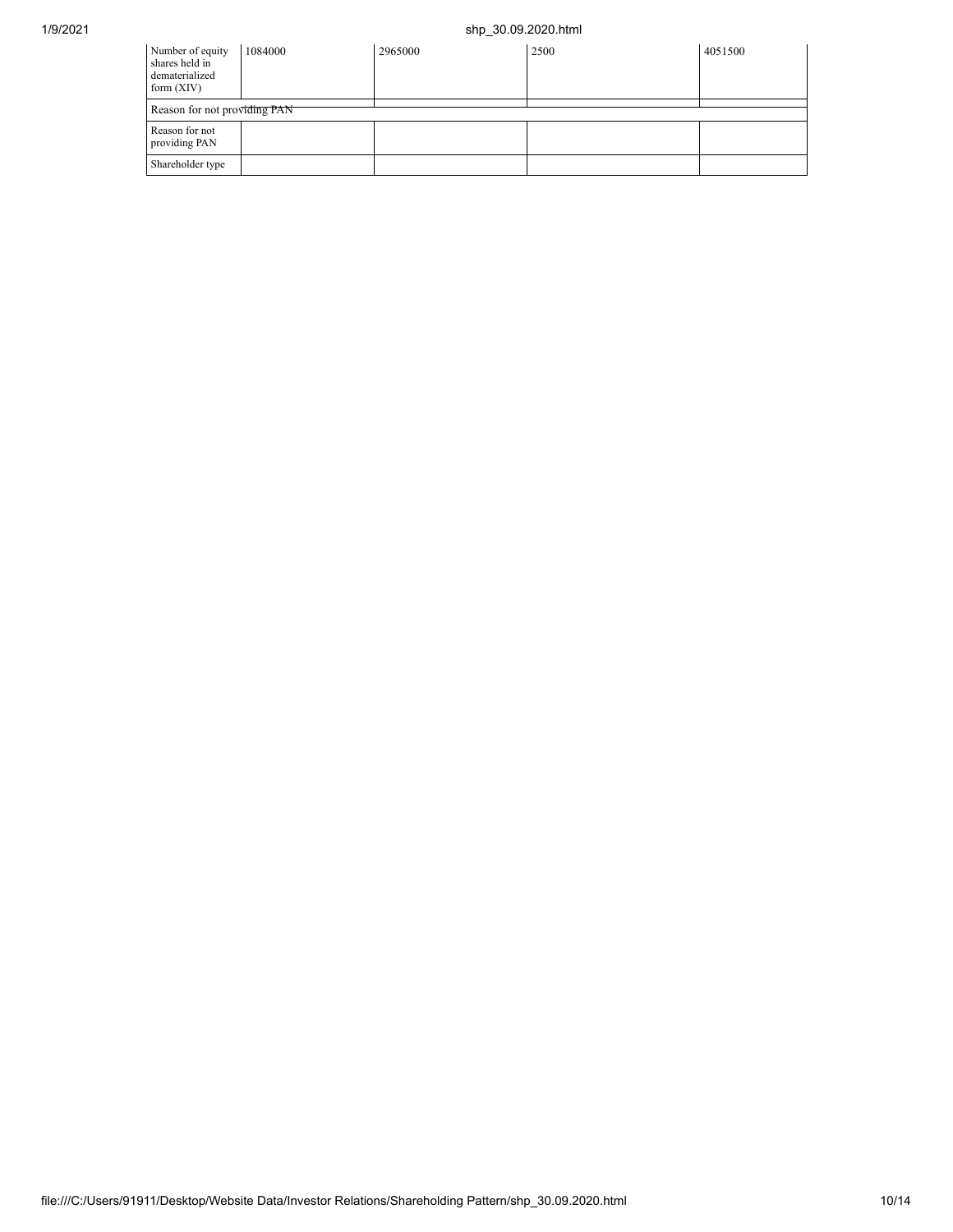$\overline{\phantom{a}}$ 

|                                                                                                                                                                                      | Individuals - ii. Individual shareholders holding nominal share capital in excess of Rs. 2 lakhs. |                       |                                 |                |                       |  |  |  |  |
|--------------------------------------------------------------------------------------------------------------------------------------------------------------------------------------|---------------------------------------------------------------------------------------------------|-----------------------|---------------------------------|----------------|-----------------------|--|--|--|--|
| Searial No.                                                                                                                                                                          | $\mathbf{1}$                                                                                      | $\sqrt{2}$            | $\mathfrak{Z}$                  | $\overline{4}$ |                       |  |  |  |  |
| Name of the<br>Shareholders (I)                                                                                                                                                      | <b>AMIT KUMAR</b><br><b>AGRAWAL</b>                                                               | <b>NEERAJ</b><br>GARG | <b>NUPUR</b><br><b>AGGARWAL</b> | SWETA AGRAWAL  | Click here to go back |  |  |  |  |
| PAN (II)                                                                                                                                                                             | AIAPA8555C                                                                                        | ADHPG6394B            | AZHPS6692N                      | AWKPA8802A     | Total                 |  |  |  |  |
| No. of fully paid<br>up equity shares<br>held $(IV)$                                                                                                                                 | 421500                                                                                            | 144000                | 120000                          | 212500         | 898000                |  |  |  |  |
| No. Of Partly paid-<br>up equity shares<br>held(V)                                                                                                                                   |                                                                                                   |                       |                                 |                |                       |  |  |  |  |
| No. Of shares<br>underlying<br>Depository<br>Receipts (VI)                                                                                                                           |                                                                                                   |                       |                                 |                |                       |  |  |  |  |
| Total nos. shares<br>held $(VII) = (IV) +$<br>$(V)$ + $(VI)$                                                                                                                         | 421500                                                                                            | 144000                | 120000                          | 212500         | 898000                |  |  |  |  |
| Shareholding as a<br>% of total no. of<br>shares (calculated<br>as per SCRR,<br>1957) (VIII) As a<br>% of $(A+B+C2)$                                                                 | 3.98                                                                                              | 1.36                  | 1.13                            | 2.01           | 8.49                  |  |  |  |  |
|                                                                                                                                                                                      | Number of Voting Rights held in each class of securities (IX)                                     |                       |                                 |                |                       |  |  |  |  |
| Class eg: X                                                                                                                                                                          | 421500                                                                                            | 144000                | 120000                          | 212500         | 898000                |  |  |  |  |
| Class eg:y                                                                                                                                                                           |                                                                                                   |                       |                                 |                |                       |  |  |  |  |
| Total                                                                                                                                                                                | 421500                                                                                            | 144000                | 120000                          | 212500         | 898000                |  |  |  |  |
| Total as a % of<br><b>Total Voting rights</b>                                                                                                                                        | 3.98                                                                                              | 1.36                  | 1.13                            | 2.01           | 8.49                  |  |  |  |  |
| No. Of Shares<br>Underlying<br>Outstanding<br>convertible<br>securities $(X)$                                                                                                        |                                                                                                   |                       |                                 |                |                       |  |  |  |  |
| No. of Shares<br>Underlying<br>Outstanding<br>Warrants (Xi)                                                                                                                          |                                                                                                   |                       |                                 |                |                       |  |  |  |  |
| No. Of Shares<br>Underlying<br>Outstanding<br>convertible<br>securities and No.<br>Of Warrants (Xi)<br>(a)                                                                           |                                                                                                   |                       |                                 |                |                       |  |  |  |  |
| Shareholding, as a<br>% assuming full<br>conversion of<br>convertible<br>securities (as a<br>percentage of<br>diluted share<br>capital) (XI)=<br>$(VII)+(X)$ As a %<br>of $(A+B+C2)$ | 3.98                                                                                              | 1.36                  | 1.13                            | 2.01           | 8.49                  |  |  |  |  |
| Number of Locked in shares (XII)                                                                                                                                                     |                                                                                                   |                       |                                 |                |                       |  |  |  |  |
| No. (a)                                                                                                                                                                              |                                                                                                   |                       |                                 |                |                       |  |  |  |  |
| As a % of total<br>Shares held (b)                                                                                                                                                   |                                                                                                   |                       |                                 |                |                       |  |  |  |  |
| Number of equity<br>shares held in<br>dematerialized<br>form $(XIV)$                                                                                                                 | 421500                                                                                            | 144000                | 120000                          | 212500         | 898000                |  |  |  |  |
| Reason for not providing PAN                                                                                                                                                         |                                                                                                   |                       |                                 |                |                       |  |  |  |  |
| Reason for not<br>providing PAN                                                                                                                                                      |                                                                                                   |                       |                                 |                |                       |  |  |  |  |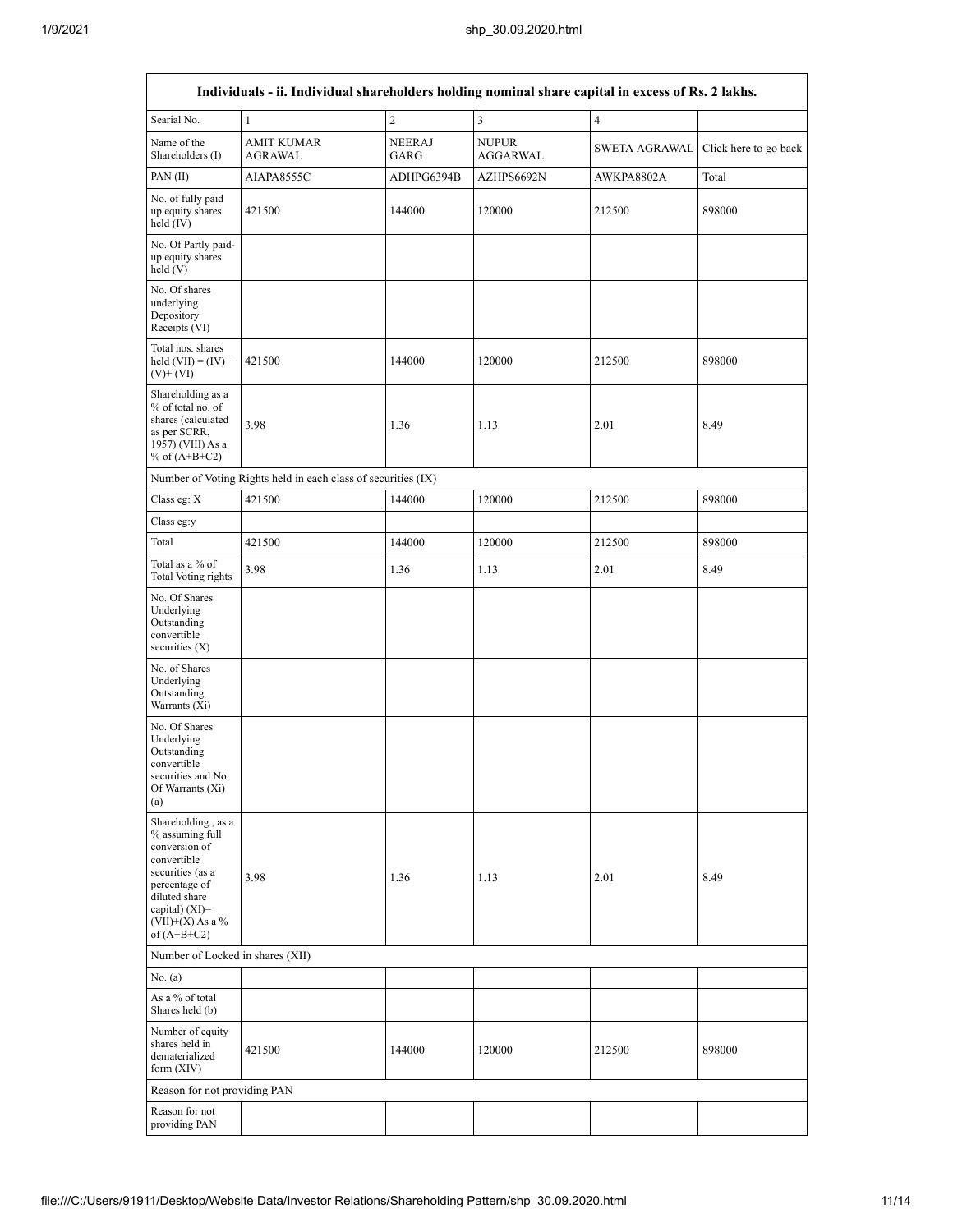| Any Other (specify)                                                                                                                                                                  |                                                               |                                                                  |                                              |                                              |                          |  |  |  |  |
|--------------------------------------------------------------------------------------------------------------------------------------------------------------------------------------|---------------------------------------------------------------|------------------------------------------------------------------|----------------------------------------------|----------------------------------------------|--------------------------|--|--|--|--|
| Searial No.                                                                                                                                                                          | $\mathbf{1}$                                                  | $\overline{2}$                                                   | $\overline{3}$                               | $\overline{4}$                               |                          |  |  |  |  |
| Category                                                                                                                                                                             | <b>Bodies Corporate</b>                                       | <b>Bodies Corporate</b>                                          | <b>Bodies Corporate</b>                      | <b>HUF</b>                                   |                          |  |  |  |  |
| Category / More<br>than 1 percentage                                                                                                                                                 | More than 1 percentage of<br>shareholding                     | More than 1 percentage of<br>shareholding                        | More than 1<br>percentage of<br>shareholding | More than 1<br>percentage of<br>shareholding |                          |  |  |  |  |
| Name of the<br>Shareholders (I)                                                                                                                                                      | <b>MASATYA</b><br><b>TECHNOLOGIES</b><br>PRIVATE LIMITED      | <b>RAMASHREE</b><br><b>COMMODITIES PRIVATE</b><br><b>LIMITED</b> | <b>SAM REALTOWN</b><br>PRIVATE LIMITED       | NEERAJ KUMAR<br>& SONS HUF                   | Click here<br>to go back |  |  |  |  |
| PAN (II)                                                                                                                                                                             | AAGCM1755P                                                    | AAGCR6922D                                                       | AATCS2793Q                                   | AAFHN7310F                                   | Total                    |  |  |  |  |
| No. of the<br>Shareholders (I)                                                                                                                                                       | 1                                                             | 1                                                                | 1                                            | 1                                            | 0                        |  |  |  |  |
| No. of fully paid<br>up equity shares<br>held $(IV)$                                                                                                                                 | 342000                                                        | 234000                                                           | 270000                                       | 228000                                       | 0                        |  |  |  |  |
| No. Of Partly paid-<br>up equity shares<br>held(V)                                                                                                                                   |                                                               |                                                                  |                                              |                                              |                          |  |  |  |  |
| No. Of shares<br>underlying<br>Depository<br>Receipts (VI)                                                                                                                           |                                                               |                                                                  |                                              |                                              |                          |  |  |  |  |
| Total nos. shares<br>held $(VII) = (IV) +$<br>$(V)$ + $(VI)$                                                                                                                         | 342000                                                        | 234000                                                           | 270000                                       | 228000                                       | $\mathbf{0}$             |  |  |  |  |
| Shareholding as a<br>% of total no. of<br>shares (calculated<br>as per SCRR,<br>1957) (VIII) As a<br>% of $(A+B+C2)$                                                                 | 3.23                                                          | 2.21                                                             | 2.55                                         | 2.15                                         | 0                        |  |  |  |  |
|                                                                                                                                                                                      | Number of Voting Rights held in each class of securities (IX) |                                                                  |                                              |                                              |                          |  |  |  |  |
| Class eg: X                                                                                                                                                                          | 342000                                                        | 234000                                                           | 270000                                       | 228000                                       | $\boldsymbol{0}$         |  |  |  |  |
| Class eg:y                                                                                                                                                                           |                                                               |                                                                  |                                              |                                              |                          |  |  |  |  |
| Total                                                                                                                                                                                | 342000                                                        | 234000                                                           | 270000                                       | 228000                                       | $\overline{0}$           |  |  |  |  |
| Total as a % of<br><b>Total Voting rights</b>                                                                                                                                        | 3.23                                                          | 2.21                                                             | 2.55                                         | 2.15                                         | $\boldsymbol{0}$         |  |  |  |  |
| No. Of Shares<br>Underlying<br>Outstanding<br>convertible<br>securities $(X)$                                                                                                        |                                                               |                                                                  |                                              |                                              |                          |  |  |  |  |
| No. of Shares<br>Underlying<br>Outstanding<br>Warrants (Xi)                                                                                                                          |                                                               |                                                                  |                                              |                                              |                          |  |  |  |  |
| No. Of Shares<br>Underlying<br>Outstanding<br>convertible<br>securities and No.<br>Of Warrants (Xi)<br>(a)                                                                           |                                                               |                                                                  |                                              |                                              |                          |  |  |  |  |
| Shareholding, as a<br>% assuming full<br>conversion of<br>convertible<br>securities (as a<br>percentage of<br>diluted share<br>capital) (XI)=<br>$(VII)+(X)$ As a %<br>of $(A+B+C2)$ | 3.23                                                          | 2.21                                                             | 2.55                                         | 2.15                                         | $\boldsymbol{0}$         |  |  |  |  |
| Number of Locked in shares (XII)                                                                                                                                                     |                                                               |                                                                  |                                              |                                              |                          |  |  |  |  |
| No. $(a)$                                                                                                                                                                            |                                                               |                                                                  |                                              |                                              |                          |  |  |  |  |
| As a % of total<br>Shares held (b)                                                                                                                                                   |                                                               |                                                                  |                                              |                                              |                          |  |  |  |  |
| Number of equity<br>shares held in                                                                                                                                                   | 342000                                                        | 234000                                                           | 270000                                       | 228000                                       | $\overline{0}$           |  |  |  |  |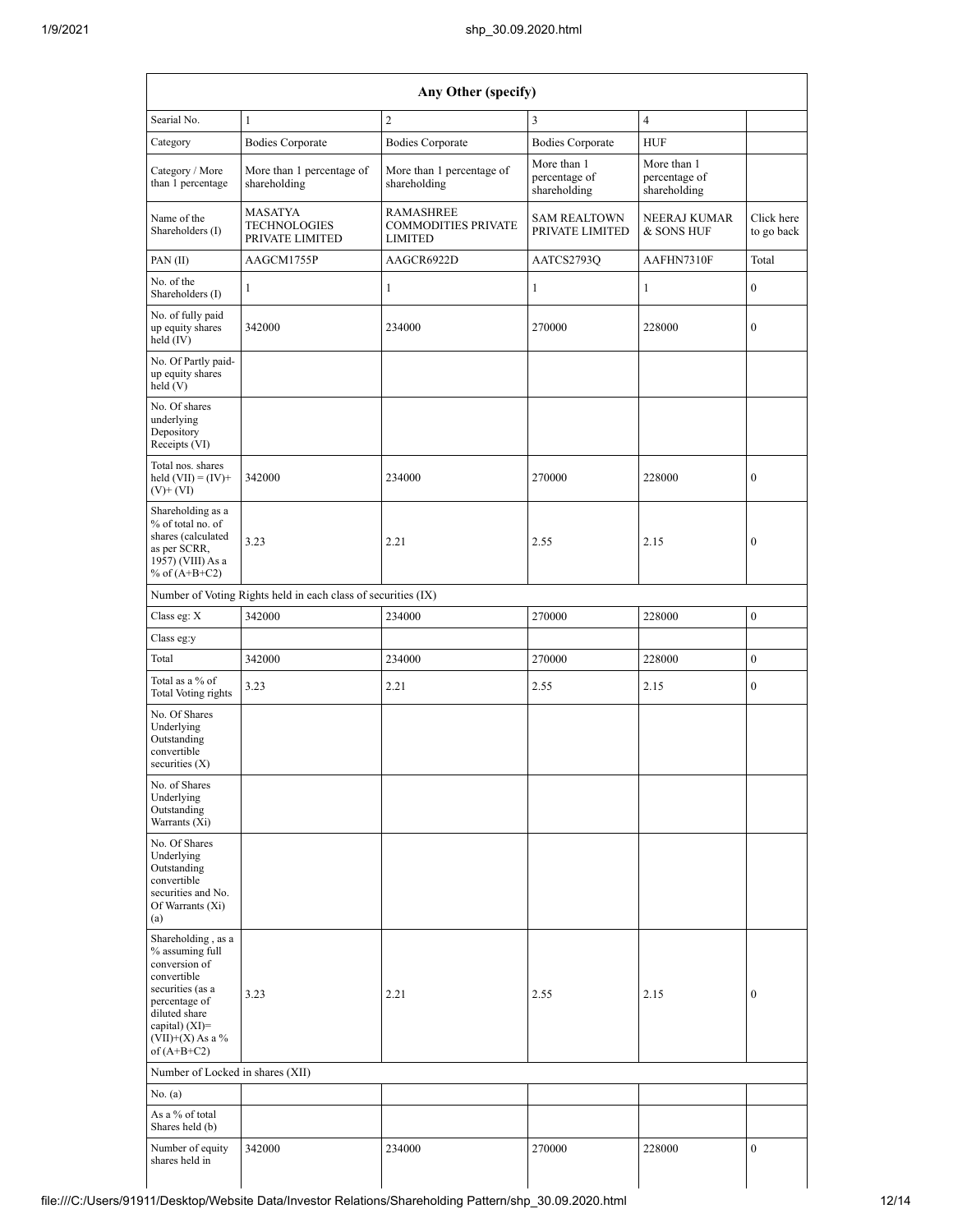| dematerialized<br>form $(XIV)$  |  |  |  |  |  |  |  |  |  |
|---------------------------------|--|--|--|--|--|--|--|--|--|
| Reason for not providing PAN    |  |  |  |  |  |  |  |  |  |
| Reason for not<br>providing PAN |  |  |  |  |  |  |  |  |  |